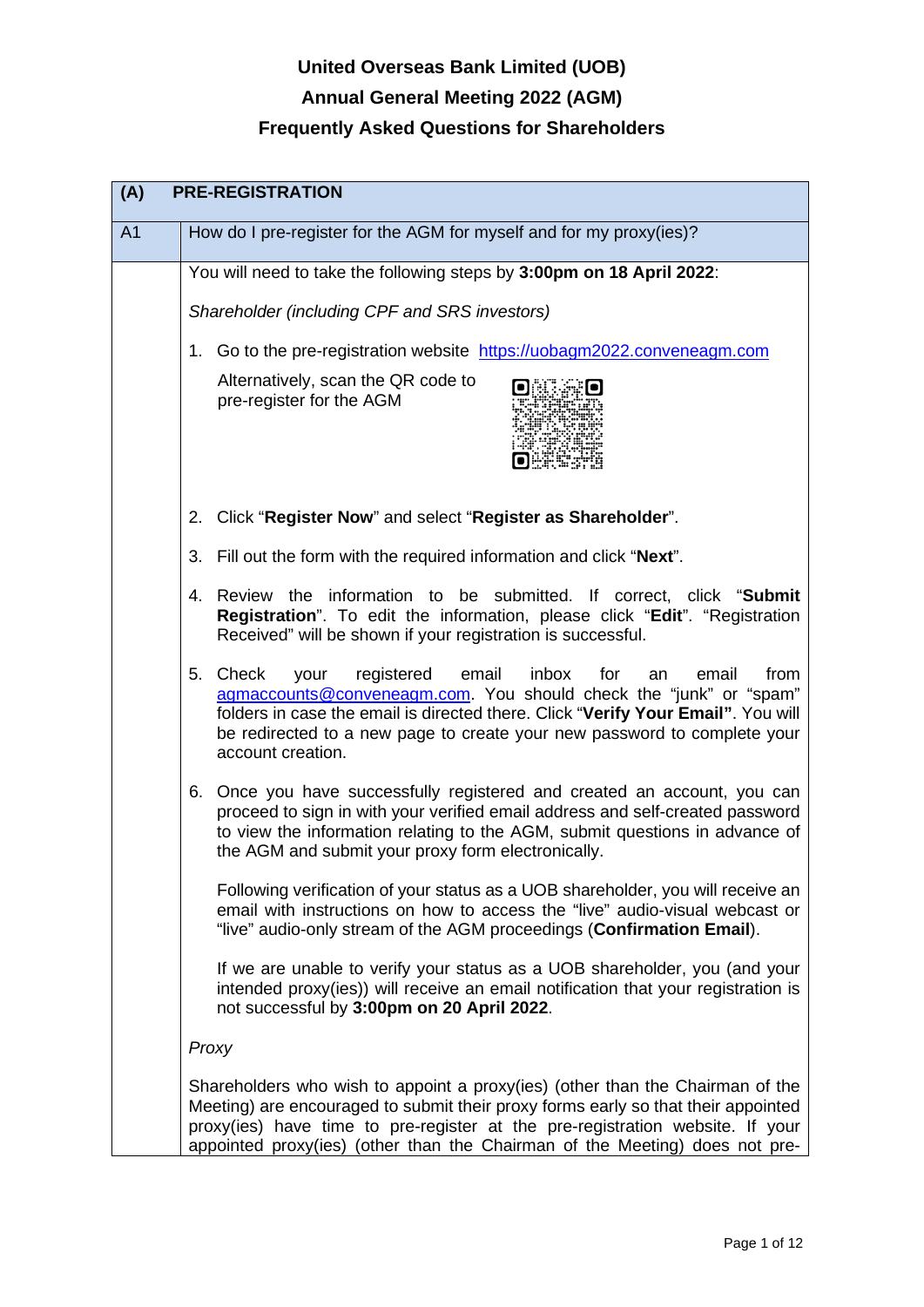## **Annual General Meeting 2022 (AGM)**

|    | register at the pre-registration website by 3:00pm on 18 April 2022,<br>your appointment of proxy(ies) will not be effective.                                                                                                                                                                                                                                                                                                   |
|----|---------------------------------------------------------------------------------------------------------------------------------------------------------------------------------------------------------------------------------------------------------------------------------------------------------------------------------------------------------------------------------------------------------------------------------|
|    | Appointed proxy(ies) (other than the Chairman of the Meeting) will receive an<br>email with a proxy code to pre-register at the pre-registration website at<br>https://uobagm2022.conveneagm.com in order to access the "live" audio-visual<br>webcast or "live" audio-only stream of the AGM.                                                                                                                                  |
|    | 1. Go to the pre-registration website at https://uobagm2022.conveneagm.com<br>or scan the QR code above.                                                                                                                                                                                                                                                                                                                        |
|    | 2. Click "Register Now" and select "Register as Proxyholder".                                                                                                                                                                                                                                                                                                                                                                   |
|    | 3. Follow steps 3 to 4 for shareholders above to complete your account creation.                                                                                                                                                                                                                                                                                                                                                |
|    | 4. Following verification of your status as a proxyholder, you will receive an email<br>with instructions on how to access the "live" audio-visual webcast or "live"<br>audio-only stream of the AGM proceedings (Confirmation Email).                                                                                                                                                                                          |
|    | If we are unable to verify your status as a proxyholder, you will receive an<br>email notification that your registration is not successful by 3:00pm<br>on 20 April 2022.                                                                                                                                                                                                                                                      |
| A2 | When will I and/or my proxy(ies) receive the confirmation email to access the<br>AGM proceedings?                                                                                                                                                                                                                                                                                                                               |
|    | Authenticated shareholders and, where applicable, their appointed proxy(ies),<br>who have pre-registered via the pre-registration website will receive a<br>confirmation email by 3:00pm on 20 April 2022.                                                                                                                                                                                                                      |
|    | Registrants who do not receive our email by 3:00pm on 20 April 2022, but have<br>registered by the deadline of 3:00pm on 18 April 2022, should contact UOB's<br>share registrar, Boardroom Corporate & Advisory Services Pte. Ltd., at +65 6536<br>5355 during office hours from 8:30am to 5:30pm, Monday to Friday or via email at<br>srs.teamb@boardroomlimited.com before 10:00am on 21 April 2022.                          |
| A3 | What happens if UOB cannot verify my status as a shareholder or the status of<br>my proxy(ies)?                                                                                                                                                                                                                                                                                                                                 |
|    | You and, where applicable, your appointed proxy(ies) who have pre-registered via<br>the pre-registration website will receive an email notification by 3:00pm on<br>20 April 2022 that we are not able to verify your status as a UOB shareholder and,<br>where applicable, the status of your appointed proxy(ies). You and, where<br>applicable, your appointed proxy(ies) will not be able to access the AGM<br>proceedings. |
|    | Shareholders who do not receive our email by 3:00pm on 20 April 2022, but have<br>registered by the deadline of 3:00pm on 18 April 2022, should contact UOB's<br>share registrar, Boardroom Corporate & Advisory Services Pte. Ltd., at +65 6536<br>5355 during office hours from 8:30am to 5:30pm, Monday to Friday or via email at<br>srs.teamb@boardroomlimited.com before 10:00am on 21 April 2022.                         |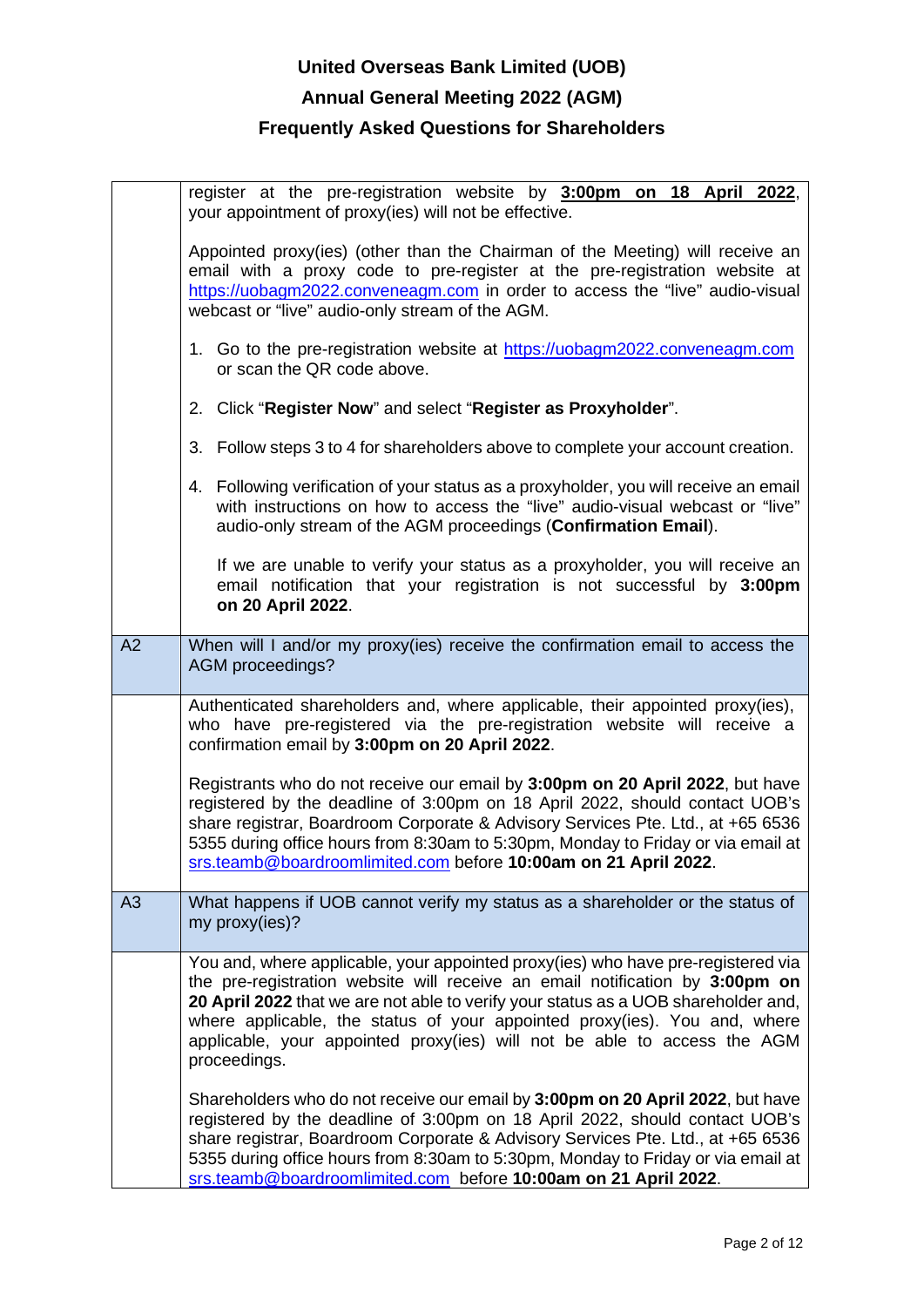## **Annual General Meeting 2022 (AGM)**

| A <sub>4</sub> | Who can pre-register for the AGM?                                                                                                                                                                                                                                                                                                                                                                                                                                                                             |
|----------------|---------------------------------------------------------------------------------------------------------------------------------------------------------------------------------------------------------------------------------------------------------------------------------------------------------------------------------------------------------------------------------------------------------------------------------------------------------------------------------------------------------------|
|                | Only UOB shareholders, and where applicable, their appointed proxy(ies), and<br>CPF and SRS investors, will be able to pre-register themselves for the AGM<br>through the pre-registration website.<br>If you hold shares through relevant intermediaries (other than CPF and SRS<br>investors), please contact the relevant intermediary through which you hold your                                                                                                                                         |
|                | UOB shares as soon as possible to make the necessary arrangements for your<br>participation in the AGM.                                                                                                                                                                                                                                                                                                                                                                                                       |
| A <sub>5</sub> | I am an individual shareholder. Can I appoint a proxy(ies) to attend the AGM on<br>my behalf?                                                                                                                                                                                                                                                                                                                                                                                                                 |
|                | Yes, you can. Individual shareholders who wish to appoint a proxy(ies) (other than<br>the Chairman of the Meeting) are encouraged to submit their proxy forms early so<br>that their appointed proxy(ies) have time to pre-register at the pre-registration<br>website. If your appointed proxy(ies) (other than the Chairman of the Meeting)<br>pre-register at<br>the pre-registration<br>does<br>not<br>website<br>by<br>3:00pm<br>on 18 April 2022, your appointment of proxy(ies) will not be effective. |
|                | Appointed proxy(ies) (other than the Chairman of the Meeting) will receive an<br>email with a proxy code to pre-register at the pre-registration website at<br>https://uobagm2022.conveneagm.com (Click "Register as Proxyholder") in order<br>to access the "live" audio-visual webcast or "live" audio-only stream of the AGM.                                                                                                                                                                              |
|                | Completion and submission of the instruction appointing a proxy(ies) does not<br>preclude a shareholder from attending, speaking and voting at the AGM. A<br>shareholder who accesses the "live" webcast platform of the AGM proceedings<br>may revoke the appointment of a proxy(ies) at any time before voting commences.<br>In such event, the Company reserves the right to terminate the proxy(ies)' access<br>to the AGM proceedings.                                                                   |
| A <sub>6</sub> | Can I appoint two proxies in the alternative to attend the AGM on my behalf?                                                                                                                                                                                                                                                                                                                                                                                                                                  |
|                | Yes. Where a shareholder (not being a relevant intermediary) appoints two proxies<br>in the alternative, both proxies will receive the Confirmation Email. In the event<br>that both proxies access the AGM proceedings, the latest votes cast by either<br>proxy prior to the close of voting will be counted.                                                                                                                                                                                               |
| A7             | Can I appoint two proxies jointly to attend the AGM on my behalf?                                                                                                                                                                                                                                                                                                                                                                                                                                             |
|                | Yes. Where a shareholder (not being a relevant intermediary) appoints two proxies<br>jointly, each in respect of a specified number of shares and/or proportion of<br>his/her/its shareholding, both proxies will receive the Confirmation Email, but each<br>will only be able to vote via the "live" audio-visual webcast of the AGM proceedings<br>in respect of the specified number of shares and/or proportion of shareholding for<br>which that proxy has been appointed.                              |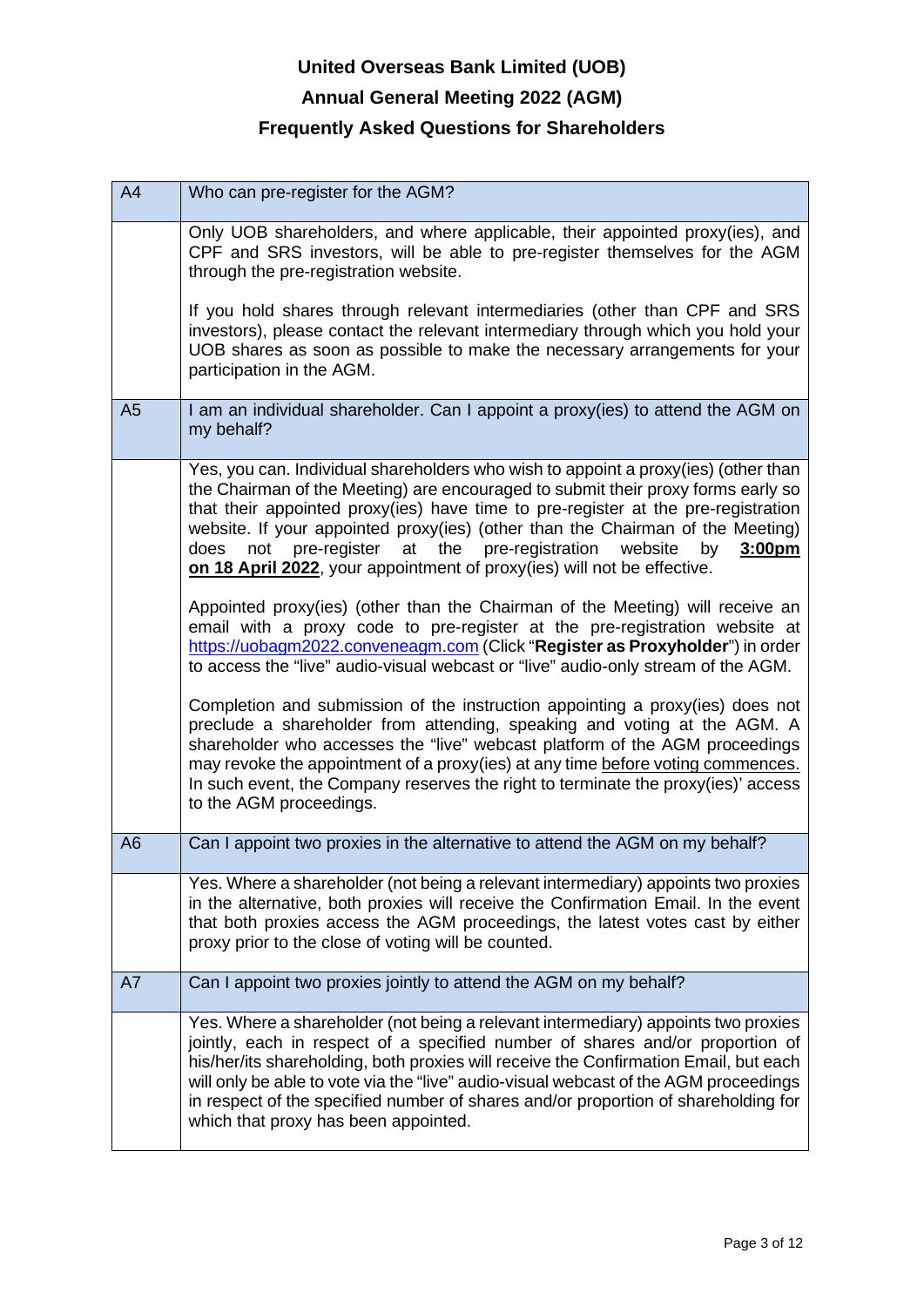## **Annual General Meeting 2022 (AGM)**

| A <sub>8</sub> | If I hold UOB shares via a securities sub-account in a depository agent (e.g., a<br>nominee company), can I pre-register for the AGM?                                                                                                                                                                                                                                                                                                                                                                                                                                                                                                                                                                                                                                                                            |
|----------------|------------------------------------------------------------------------------------------------------------------------------------------------------------------------------------------------------------------------------------------------------------------------------------------------------------------------------------------------------------------------------------------------------------------------------------------------------------------------------------------------------------------------------------------------------------------------------------------------------------------------------------------------------------------------------------------------------------------------------------------------------------------------------------------------------------------|
|                | No, you should contact your depository agent as soon as possible to make the<br>necessary arrangements for your participation in the AGM.                                                                                                                                                                                                                                                                                                                                                                                                                                                                                                                                                                                                                                                                        |
| A <sub>9</sub> | If I am a CPF and/or SRS investor holding UOB shares, can I pre-register for the<br>AGM?                                                                                                                                                                                                                                                                                                                                                                                                                                                                                                                                                                                                                                                                                                                         |
|                | Yes, you can pre-register for the AGM through the pre-registration website.                                                                                                                                                                                                                                                                                                                                                                                                                                                                                                                                                                                                                                                                                                                                      |
|                | However, if you wish to appoint the Chairman of the Meeting as proxy to vote on<br>your behalf at the AGM, you must contact your CPF Agent Banks and/or SRS<br>Operators through which you hold your UOB shares as soon as possible to submit<br>your votes by 5:00pm on 11 April 2022.                                                                                                                                                                                                                                                                                                                                                                                                                                                                                                                          |
| A10            | What information do I need to provide to pre-register for the AGM?                                                                                                                                                                                                                                                                                                                                                                                                                                                                                                                                                                                                                                                                                                                                               |
|                | You must provide the following information:<br>Full name (as per CDP/CPF/SRS/scrip)<br>(a)<br>NRIC/passport/company registration number<br>(b)<br>Email address<br>(c)<br>Shareholding type(s)<br>(d)<br>If you are a corporate shareholder, the name and NRIC/Passport of your<br>(e)<br>corporate representative. You must also upload the Certificate of Corporate<br>Representative.<br>(f)<br>If you are appointing proxy(ies) (other than the Chairman of the Meeting);<br>details of your appointed proxy(ies) (i.e., full name, NRIC/passport number,<br>email address, number of shares and/or proportion of shareholding<br>represented).<br>The provision of a contact number will enable us to reach you/your proxy(ies)<br>quickly if there is a need for clarification. However, this is optional. |
| A11            | Why do I need to provide the full NRIC/passport number for myself and, where<br>applicable, my proxy(ies)?                                                                                                                                                                                                                                                                                                                                                                                                                                                                                                                                                                                                                                                                                                       |
|                | This is to enable us to verify your identity and status as a UOB shareholder and,<br>where applicable, the identity and status of your appointed proxy(ies) prior to<br>sending the Confirmation Email to you and, where applicable, your appointed<br>proxy(ies) for access to the AGM proceedings.                                                                                                                                                                                                                                                                                                                                                                                                                                                                                                             |
| (B)            | <b>VOTING</b>                                                                                                                                                                                                                                                                                                                                                                                                                                                                                                                                                                                                                                                                                                                                                                                                    |
| <b>B1</b>      | Would I be able to vote "live" at the AGM?                                                                                                                                                                                                                                                                                                                                                                                                                                                                                                                                                                                                                                                                                                                                                                       |
|                | Yes, there will be "live" voting at the AGM.                                                                                                                                                                                                                                                                                                                                                                                                                                                                                                                                                                                                                                                                                                                                                                     |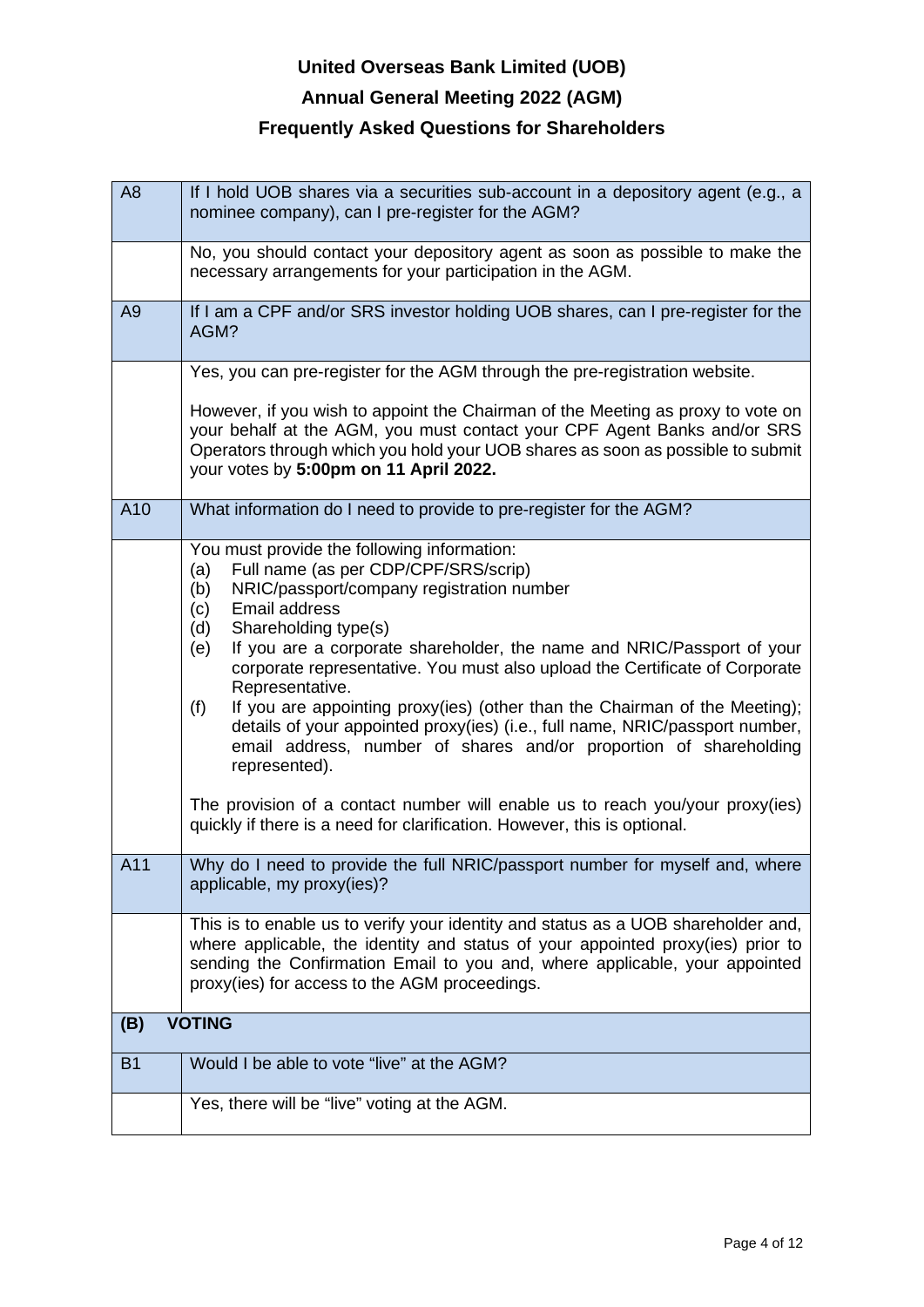# **United Overseas Bank Limited (UOB) Annual General Meeting 2022 (AGM) Frequently Asked Questions for Shareholders**

|           | Shareholders may vote "live" via electronic means at the AGM, or by appointing a<br>proxy(ies) to vote on their behalf.                                                                                                                                                                                                                                                                                                                                                                                                                                 |
|-----------|---------------------------------------------------------------------------------------------------------------------------------------------------------------------------------------------------------------------------------------------------------------------------------------------------------------------------------------------------------------------------------------------------------------------------------------------------------------------------------------------------------------------------------------------------------|
|           | Shareholders who wish to vote "live" via electronic means at the AGM<br>themselves<br>pre-registration<br>pre-register<br>website<br>must<br>at<br>the<br>at<br>https://uobagm2022.conveneagm.com.                                                                                                                                                                                                                                                                                                                                                      |
|           | Shareholders who wish to appoint a proxy(ies) (other than the Chairman) to vote<br>"live" via electronic means at the AGM on their behalf are encouraged to submit<br>their proxy forms early so that their appointed proxy(ies) have time to pre-register<br>at the pre-registration website.                                                                                                                                                                                                                                                          |
|           | Appointed proxy(ies) (other than the Chairman of the Meeting) will receive an<br>email with a proxy code to pre-register at the pre-registration website at<br>https://uobagm2022.conveneagm.com (Click "Register as Proxyholder") in order<br>to access the "live" audio-visual webcast or "live" audio-only stream of the AGM.<br>If your appointed proxy(ies) (other than the Chairman of the Meeting) does not<br>pre-register at the pre-registration website by 3:00pm on 18 April 2022, your<br>appointment of proxy(ies) will not be effective. |
|           | Completion and submission of the instruction appointing a proxy(ies) does not<br>preclude a shareholder from attending, speaking and voting at the AGM. A<br>shareholder who accesses the "live" webcast platform of the AGM proceedings<br>may revoke the appointment of a proxy(ies) at any time before voting commences.<br>In such event, the Company reserves the right to terminate the proxy(ies)' access<br>to the AGM proceedings.                                                                                                             |
|           | Shareholders or, where applicable, their appointed proxy(ies) must access the<br>AGM proceedings via the "live" audio-visual webcast in order to vote "live" at the<br>AGM. They will not be able to do so via the audio-only stream of the AGM<br>proceedings.                                                                                                                                                                                                                                                                                         |
| <b>B2</b> | How do I vote on the resolutions to be tabled at the AGM?                                                                                                                                                                                                                                                                                                                                                                                                                                                                                               |
|           | You may either vote "live" via electronic means at the AGM, or appoint a proxy(ies)<br>to vote on your behalf.                                                                                                                                                                                                                                                                                                                                                                                                                                          |
|           | The proxy form must be submitted in the following manner, in each case, no later<br>than 3:00pm on 18 April 2022:                                                                                                                                                                                                                                                                                                                                                                                                                                       |
|           | (a) if submitted electronically, be submitted via:                                                                                                                                                                                                                                                                                                                                                                                                                                                                                                      |
|           | (i)<br>email at uob_agm@UOBgroup.com; or                                                                                                                                                                                                                                                                                                                                                                                                                                                                                                                |
|           | the pre-registration website at https://uobagm2022.conveneagm.com; or<br>(ii)                                                                                                                                                                                                                                                                                                                                                                                                                                                                           |
|           | (b) if submitted by post, to 80 Raffles Place, #04-20, UOB Plaza 2, Singapore<br>048624 (Attention: The Company Secretary).                                                                                                                                                                                                                                                                                                                                                                                                                             |
|           | Please download, complete and sign the proxy form, before submitting it. Please<br>ensure your proxy form is properly completed. The Company will be entitled to                                                                                                                                                                                                                                                                                                                                                                                        |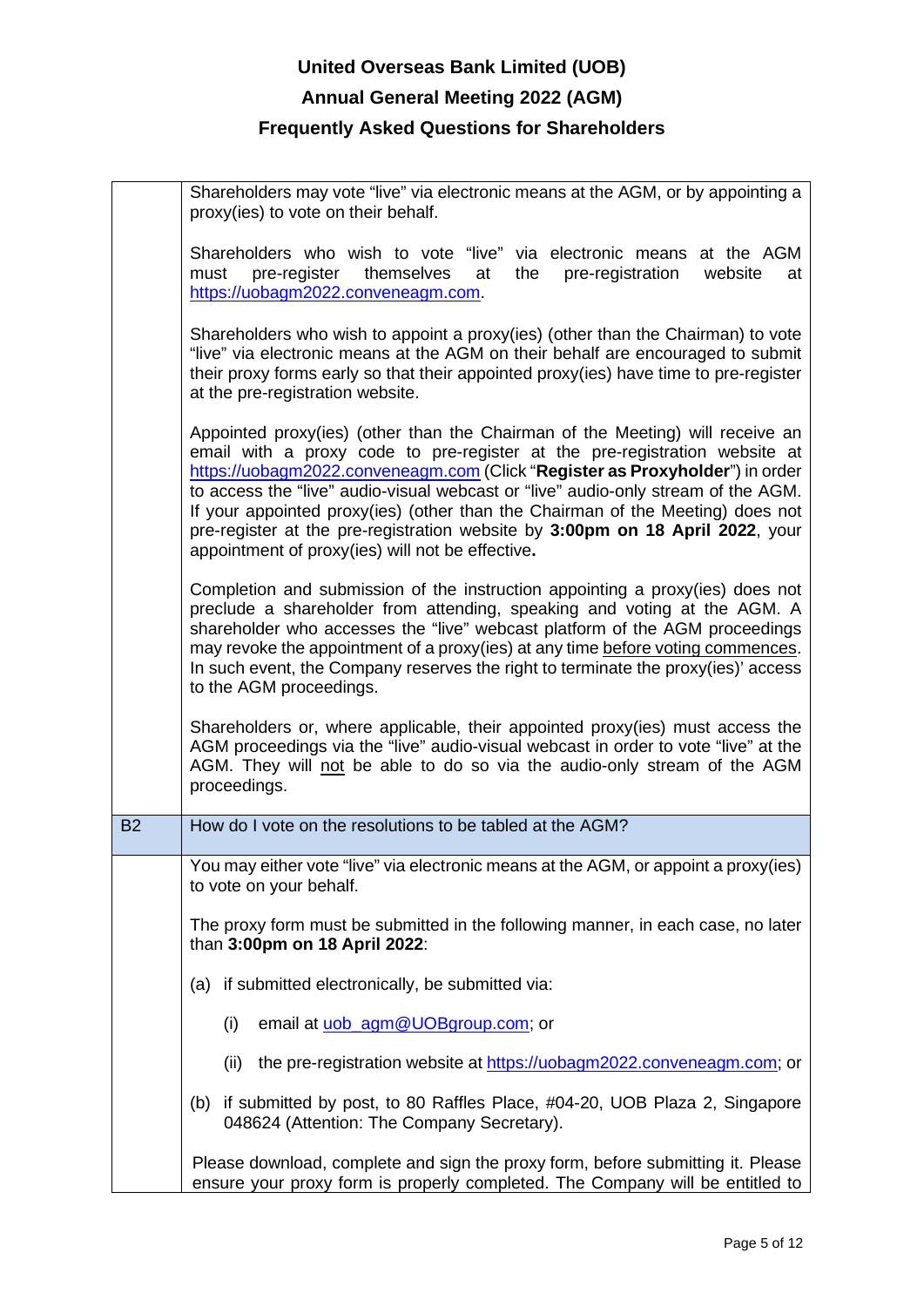# **United Overseas Bank Limited (UOB) Annual General Meeting 2022 (AGM) Frequently Asked Questions for Shareholders**

|           | reject any proxy form which is incomplete, improperly completed or illegible or<br>where the true intentions of the appointer are not ascertainable from the proxy<br>form.                                                                                                                                                                                                                                                                                                                                                         |
|-----------|-------------------------------------------------------------------------------------------------------------------------------------------------------------------------------------------------------------------------------------------------------------------------------------------------------------------------------------------------------------------------------------------------------------------------------------------------------------------------------------------------------------------------------------|
|           | CPF and SRS investors, as well as shareholders who hold shares through their<br>relevant intermediaries, will not be able to appoint any person who is not the<br>Chairman of the Meeting as their proxy(ies). CPF or SRS investors who wish to<br>appoint the Chairman of the Meeting as proxy should approach their respective<br>Agent Banks/SRS operators to submit their votes by 5:00pm on 11 April 2022,<br>being seven working days before the date of the AGM.                                                             |
| <b>B3</b> | Where can I find the proxy forms?                                                                                                                                                                                                                                                                                                                                                                                                                                                                                                   |
|           | You can download the proxy form at UOBgroup.com/investor-relations/agm-and-<br>the SGX website<br>at<br>www.sgx.com/securities/company-<br>on<br>and<br>egm<br>announcements.                                                                                                                                                                                                                                                                                                                                                       |
| <b>B4</b> | Is there a deadline to submit proxy forms?                                                                                                                                                                                                                                                                                                                                                                                                                                                                                          |
|           | Yes, instruments appointing a proxy(ies) must be submitted by 3:00pm<br>on 18 April 2022. Please refer to B2 on the submission of proxy form.                                                                                                                                                                                                                                                                                                                                                                                       |
| <b>B5</b> | I have submitted a proxy form but now wish to attend, speak and vote at the AGM<br>myself. Can I withdraw my proxy form?                                                                                                                                                                                                                                                                                                                                                                                                            |
|           | Yes. Completion and submission of the instrument appointing a proxy(ies) does<br>not preclude a shareholder from attending, speaking and voting at the AGM. To<br>attend the AGM, you must pre-register (please refer to A1<br>for<br>the steps to pre-register) for the AGM at the pre-registration website at<br>https://uobagm2022.conveneagm.com. Following verification of your status as a<br>UOB shareholder, a Confirmation Email will be sent to you by 3:00pm<br>on 20 April 2022 for your access to the AGM proceedings. |
|           | If you have submitted a proxy form electronically via the pre-registration<br>website at https://uobagm2022.conveneagm.com, you can sign in at the<br>pre-registration website using the account credentials created during pre-<br>registration to withdraw your electronic proxy form by 3:00pm on 18 April 2022.                                                                                                                                                                                                                 |
|           | If you have submitted the proxy form by email or by post, you may withdraw<br>the proxy form by sending an email to the Company at uob_agm@UOBgroup.com<br>no later than 3:00pm on 18 April 2022 to notify the Company of the withdrawal.<br>When sending in the withdrawal notice, please provide the following details:<br>your full name;<br>your NRIC / passport number;<br>your address; and<br>the manner in which you hold shares in UOB.<br>$\bullet$                                                                       |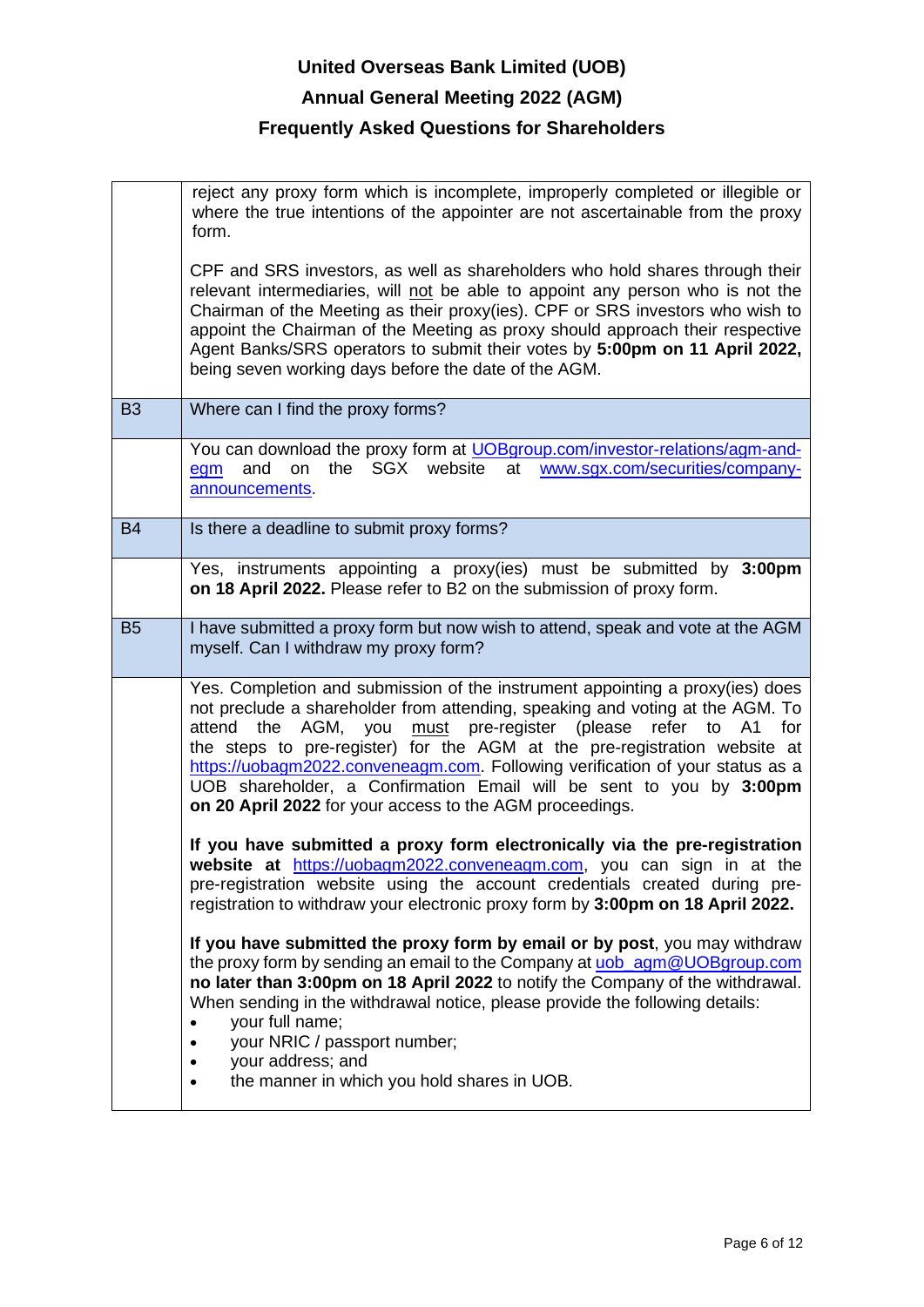## **Annual General Meeting 2022 (AGM)**

| <b>B6</b>      | I have submitted a proxy form and my proxy(ies) have registered for the AGM.<br>Can I pre-register for the AGM for myself in order to attend the AGM proceedings?                                                                                                                                                                                                                                                                                                                                                                                                        |
|----------------|--------------------------------------------------------------------------------------------------------------------------------------------------------------------------------------------------------------------------------------------------------------------------------------------------------------------------------------------------------------------------------------------------------------------------------------------------------------------------------------------------------------------------------------------------------------------------|
|                | Yes. Completion and submission of the instrument appointing a proxy(ies) does<br>not preclude a shareholder from attending, speaking and voting at the AGM.<br>AGM,<br>must pre-register<br>the<br>you<br>(please)<br>refer to<br>To<br>attend<br>A1<br>pre-register)<br>pre-registration<br>the<br>steps<br>at<br>the<br>for<br>to<br>website<br>at<br>https://uobagm2022.conveneagm.com. Following verification of your status as a<br>UOB shareholder, a Confirmation Email will be sent to you by 3:00pm<br>on 20 April 2022 for your access to the AGM proceedings. |
|                | If you pre-register without withdrawing your proxy form, your proxy(ies) will<br>continue to have voting rights. However, you may revoke your appointment of a<br>proxy(ies) at any time before voting commences when you access the "live"<br>webcast platform of the AGM proceedings. In such event, the Company reserves<br>the right to terminate the proxy(ies)' access to the AGM proceedings.                                                                                                                                                                     |
| <b>B7</b>      | I am a CPF/SRS investor. Will I be able to vote "live" at the AGM?                                                                                                                                                                                                                                                                                                                                                                                                                                                                                                       |
|                | Yes, you can vote "live" at the AGM as a proxy of your respective CPF Agent<br>Banks or SRS Operators. You should contact your CPF Agent Bank or SRS<br>Operator if you have any questions regarding your appointment as proxy.                                                                                                                                                                                                                                                                                                                                          |
|                | In order for you to attend and vote "live" at the AGM, you must pre-register<br>pre-registration<br>website<br>https://uobagm2022.conveneagm.com<br>the<br>at<br>at<br>by 3:00pm on 18 April 2022.                                                                                                                                                                                                                                                                                                                                                                       |
| B <sub>8</sub> | I am a CPF/SRS investor. Will I be able to appoint proxies to attend and vote "live"<br>at the AGM on my behalf?                                                                                                                                                                                                                                                                                                                                                                                                                                                         |
|                | No, CPF/SRS investors will not be able to appoint third party proxy(ies)                                                                                                                                                                                                                                                                                                                                                                                                                                                                                                 |
|                | (i.e., persons other than the Chairman of the Meeting) to vote "live" at the AGM on<br>their behalf.                                                                                                                                                                                                                                                                                                                                                                                                                                                                     |
| <b>B9</b>      | I am a CPF/SRS investor. Can I submit a proxy form directly to the Company or<br>via the pre-registration website?                                                                                                                                                                                                                                                                                                                                                                                                                                                       |
|                | No, CPF or SRS investors who wish to appoint the Chairman of the Meeting as<br>proxy to vote on their behalf at the AGM should approach their respective Agent<br>Banks or SRS operators to submit their votes by 5:00pm on 11 April 2022, being<br>seven working days before the date of the AGM.                                                                                                                                                                                                                                                                       |
| <b>B10</b>     | hold UOB shares via a securities sub-account in a depository agent (e.g., a<br>nominee company), can I submit a proxy form directly to the Company?<br>No, you must contact your depository agent through which you hold UOB shares                                                                                                                                                                                                                                                                                                                                      |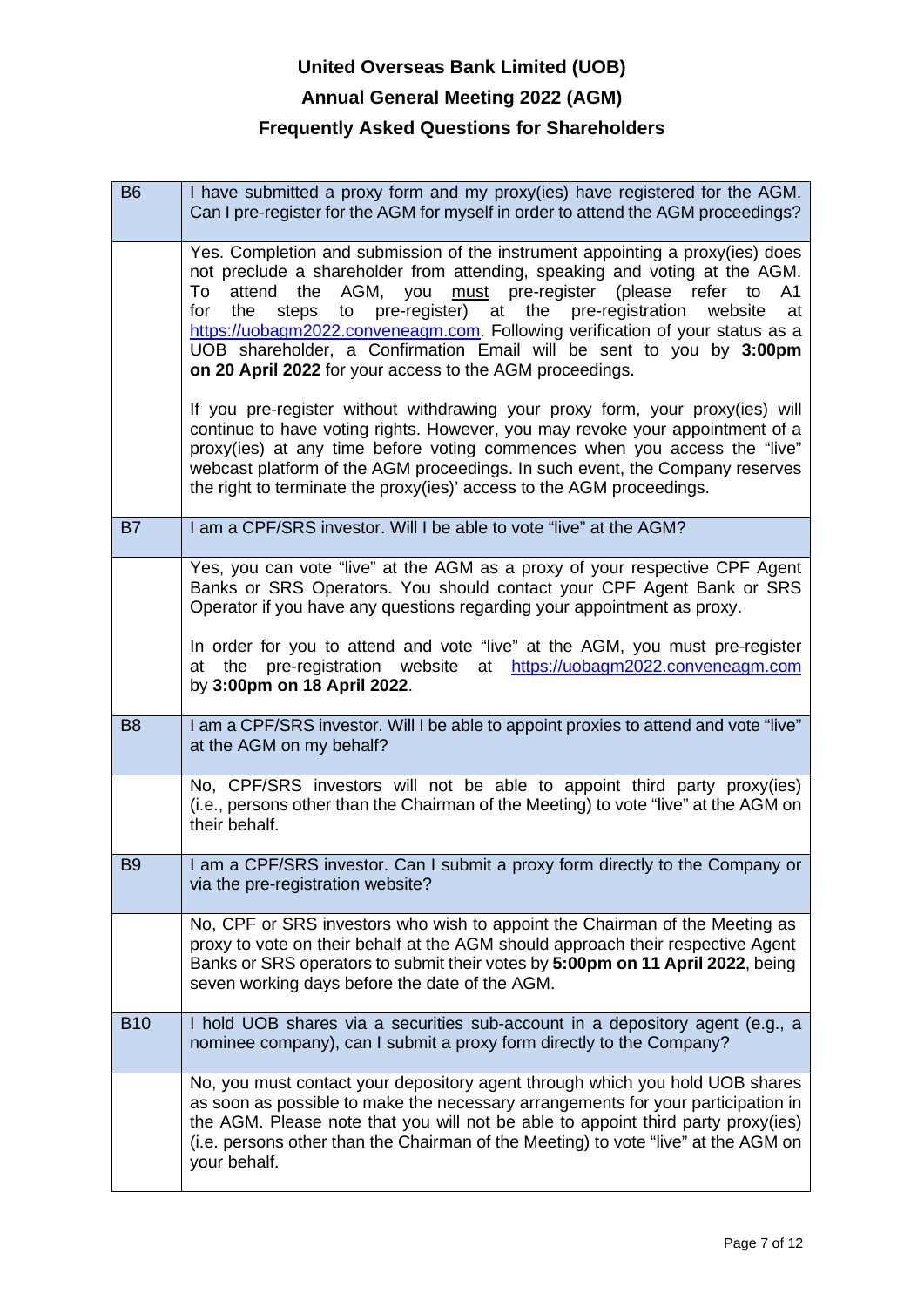# **United Overseas Bank Limited (UOB) Annual General Meeting 2022 (AGM)**

| (C)            | <b>VOTING "LIVE" AT AGM</b>                                                                                                                                                                                                                                                                                                                                                                                                                                                                                                                                                                                              |
|----------------|--------------------------------------------------------------------------------------------------------------------------------------------------------------------------------------------------------------------------------------------------------------------------------------------------------------------------------------------------------------------------------------------------------------------------------------------------------------------------------------------------------------------------------------------------------------------------------------------------------------------------|
| C <sub>1</sub> | How do I or my proxy(ies) submit my vote "live" at the AGM?                                                                                                                                                                                                                                                                                                                                                                                                                                                                                                                                                              |
|                | In light of the number of resolutions to be tabled for approval at the AGM and to<br>facilitate "live" voting by shareholders or, where applicable, their appointed<br>proxy(ies), it is envisaged that concurrent "live" voting for all of the 13 resolutions<br>to be tabled for approval at the AGM will open shortly after the commencement of<br>the AGM proceedings. Thereafter, voting will remain open until shortly after the<br>end of the question-and-answer segment of the AGM proceedings.                                                                                                                 |
|                | Once voting commences, the voting options will appear automatically on the<br>screen. Shareholders or, where applicable, their appointed proxy(ies) can proceed<br>to cast their votes for the 13 resolutions. They should select "For" if they wish to<br>vote For the relevant resolution, or "Against" if they wish to vote Against the<br>relevant resolution, or "Abstain" if they wish to Abstain from voting on the relevant<br>resolution. Appointed proxy(ies) who have been given specific voting instructions<br>by shareholders must vote in accordance with the instructions pre-selected in the<br>system. |
|                | You may click the option desired when you are ready to cast your votes.                                                                                                                                                                                                                                                                                                                                                                                                                                                                                                                                                  |
|                | Shareholders or, where applicable, their appointed proxy(ies) who have discretion<br>over the votes, will be able to change their votes at any time prior to the close of<br>voting.                                                                                                                                                                                                                                                                                                                                                                                                                                     |
|                | If shareholders or, where applicable, their appointed proxy(ies) do not select "For",<br>"Against" or "Abstain" before voting closes, their votes will NOT be recorded and<br>they or, where applicable, their appointed proxy(ies) will be regarded as having<br>Abstained from voting in respect of the relevant resolution.                                                                                                                                                                                                                                                                                           |
|                | After voting is closed, the Chairman of the Meeting will declare the results of the<br>poll.                                                                                                                                                                                                                                                                                                                                                                                                                                                                                                                             |
|                | Shareholders or, where applicable, their appointed proxy(ies) must access the<br>AGM proceedings via the "live" audio-visual webcast in order to vote "live" at the<br>AGM, and will not be able to do so via the audio-only stream of the AGM<br>proceedings.                                                                                                                                                                                                                                                                                                                                                           |
| C <sub>2</sub> | Will I or my proxy(ies) be able to vote "live" at the AGM if I am or my proxy(ies)<br>is/are listening to the audio-only stream of the AGM proceedings?                                                                                                                                                                                                                                                                                                                                                                                                                                                                  |
|                | No, you or, where applicable, your appointed proxy(ies) will not be able to vote<br>"live" at the AGM via the audio-only stream of the AGM proceedings.                                                                                                                                                                                                                                                                                                                                                                                                                                                                  |
| (D)            | <b>ASKING QUESTIONS "LIVE" AT THE AGM</b>                                                                                                                                                                                                                                                                                                                                                                                                                                                                                                                                                                                |
| D <sub>1</sub> | Can I, or my proxy(ies) ask questions "live" at the AGM?                                                                                                                                                                                                                                                                                                                                                                                                                                                                                                                                                                 |
|                | Yes, shareholders or, where applicable, their appointed proxy(ies) can ask<br>substantial and relevant questions related to the resolutions to be tabled for                                                                                                                                                                                                                                                                                                                                                                                                                                                             |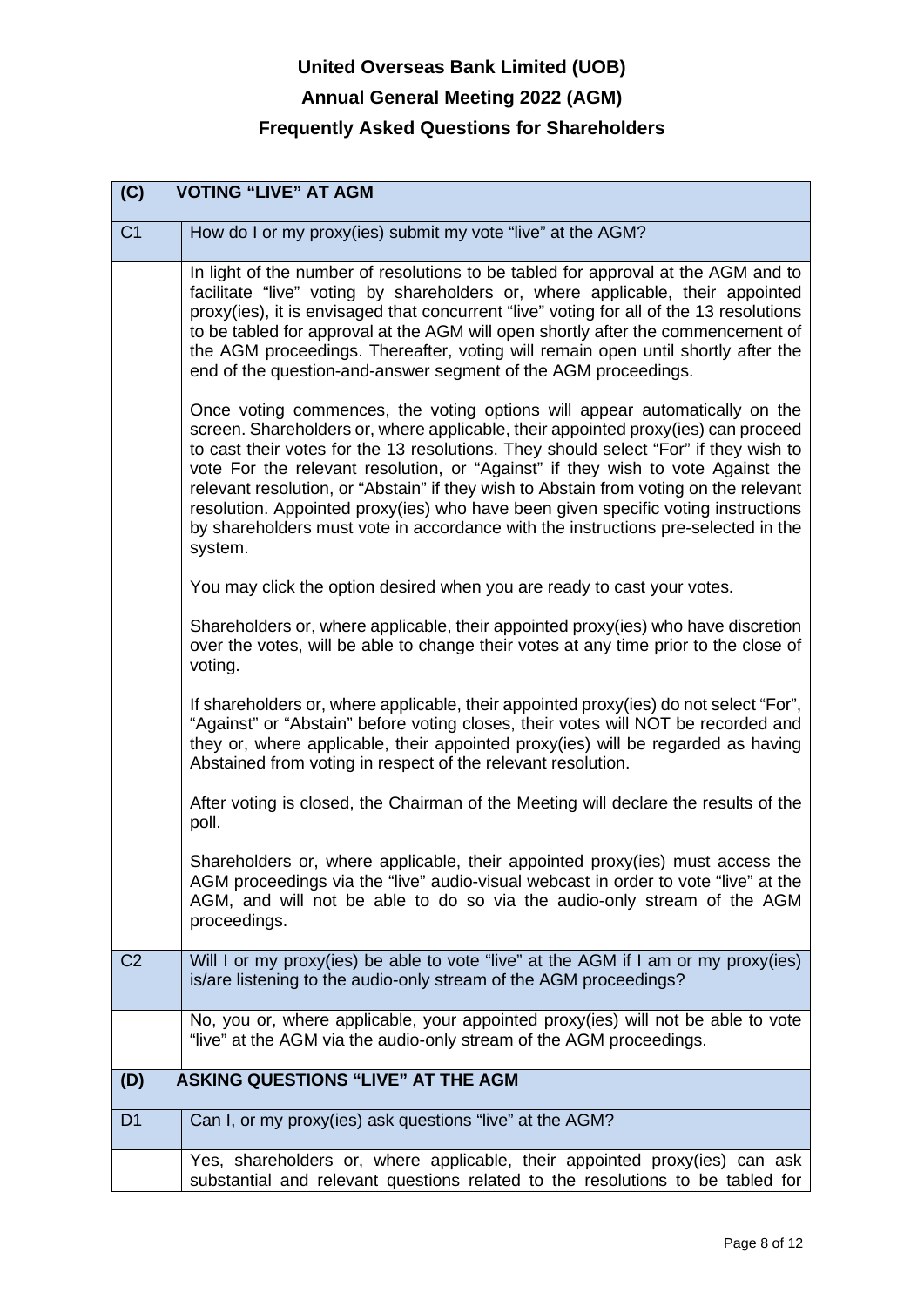# **United Overseas Bank Limited (UOB) Annual General Meeting 2022 (AGM) Frequently Asked Questions for Shareholders**

|                | approval at the AGM by submitting text-based questions "live" at the AGM via the<br>audio-visual webcast platform.                                                                                                                                                                                                                                                                                                                                                                                                                                                                                   |
|----------------|------------------------------------------------------------------------------------------------------------------------------------------------------------------------------------------------------------------------------------------------------------------------------------------------------------------------------------------------------------------------------------------------------------------------------------------------------------------------------------------------------------------------------------------------------------------------------------------------------|
|                | Shareholders or, where applicable, their appointed proxy(ies) must click on "Ask<br>a Question" via the audio-visual webcast platform using their phones, tablets or<br>computers, to type in and submit their question.                                                                                                                                                                                                                                                                                                                                                                             |
|                | Shareholders or, where applicable, their appointed proxy(ies) who wish to submit<br>questions<br>"live"<br>the<br>AGM<br>text-based<br>at<br>must<br>pre-register<br>at<br>https://uobagm2022.conveneagm.com so that a confirmation email containing<br>instructions on how to access the "live" audio-visual webcast or "live" audio-only<br>stream of the AGM proceedings can be sent to them following verification.<br>Shareholders or, where applicable, their appointed proxies will not be able<br>to submit questions "live" at the AGM via the audio-only stream of the AGM<br>proceedings. |
| D <sub>2</sub> | What happens if the questions asked "live" at the AGM are not addressed during<br>the AGM?                                                                                                                                                                                                                                                                                                                                                                                                                                                                                                           |
|                | During the AGM, we will address as many substantial and relevant questions<br>(which are related to the resolutions to be tabled for approval at the AGM) which<br>had not already been addressed prior to the AGM, as well as those received "live"<br>at the AGM, as we can.                                                                                                                                                                                                                                                                                                                       |
|                | Please note that we may address individual questions as part of a broader set of<br>related questions.                                                                                                                                                                                                                                                                                                                                                                                                                                                                                               |
| D <sub>3</sub> | Can I, or my appointed proxy(ies) see the "live" questions raised by other<br>shareholders during the webcast?                                                                                                                                                                                                                                                                                                                                                                                                                                                                                       |
|                | No, you or, where applicable, your appointed proxy(ies) will not be able to see the<br>questions raised by other shareholders.                                                                                                                                                                                                                                                                                                                                                                                                                                                                       |
| D <sub>4</sub> | Can I, or my appointed proxy(ies) ask questions "live" at the AGM if I am listening<br>to the audio-only stream of the AGM proceedings?                                                                                                                                                                                                                                                                                                                                                                                                                                                              |
|                | No, you or, where applicable, your appointed proxy(ies) will not be able to ask<br>questions "live" at the AGM via the audio-only stream of the AGM proceedings.                                                                                                                                                                                                                                                                                                                                                                                                                                     |
| (E)            | <b>ASKING QUESTIONS PRIOR TO THE AGM</b>                                                                                                                                                                                                                                                                                                                                                                                                                                                                                                                                                             |
| E1             | Can I submit questions in advance of the AGM?                                                                                                                                                                                                                                                                                                                                                                                                                                                                                                                                                        |
|                | Shareholders, including CPF and SRS investors, can submit questions related to<br>the resolutions to be tabled for approval at the AGM to the Chairman of the<br>Meeting, in advance of the AGM, in the following manner:                                                                                                                                                                                                                                                                                                                                                                            |
|                | (a) Via the pre-registration website at https://uobagm2022.conveneagm.com.                                                                                                                                                                                                                                                                                                                                                                                                                                                                                                                           |
|                | Via email at uob_agm@UOBgroup.com.<br>(b)                                                                                                                                                                                                                                                                                                                                                                                                                                                                                                                                                            |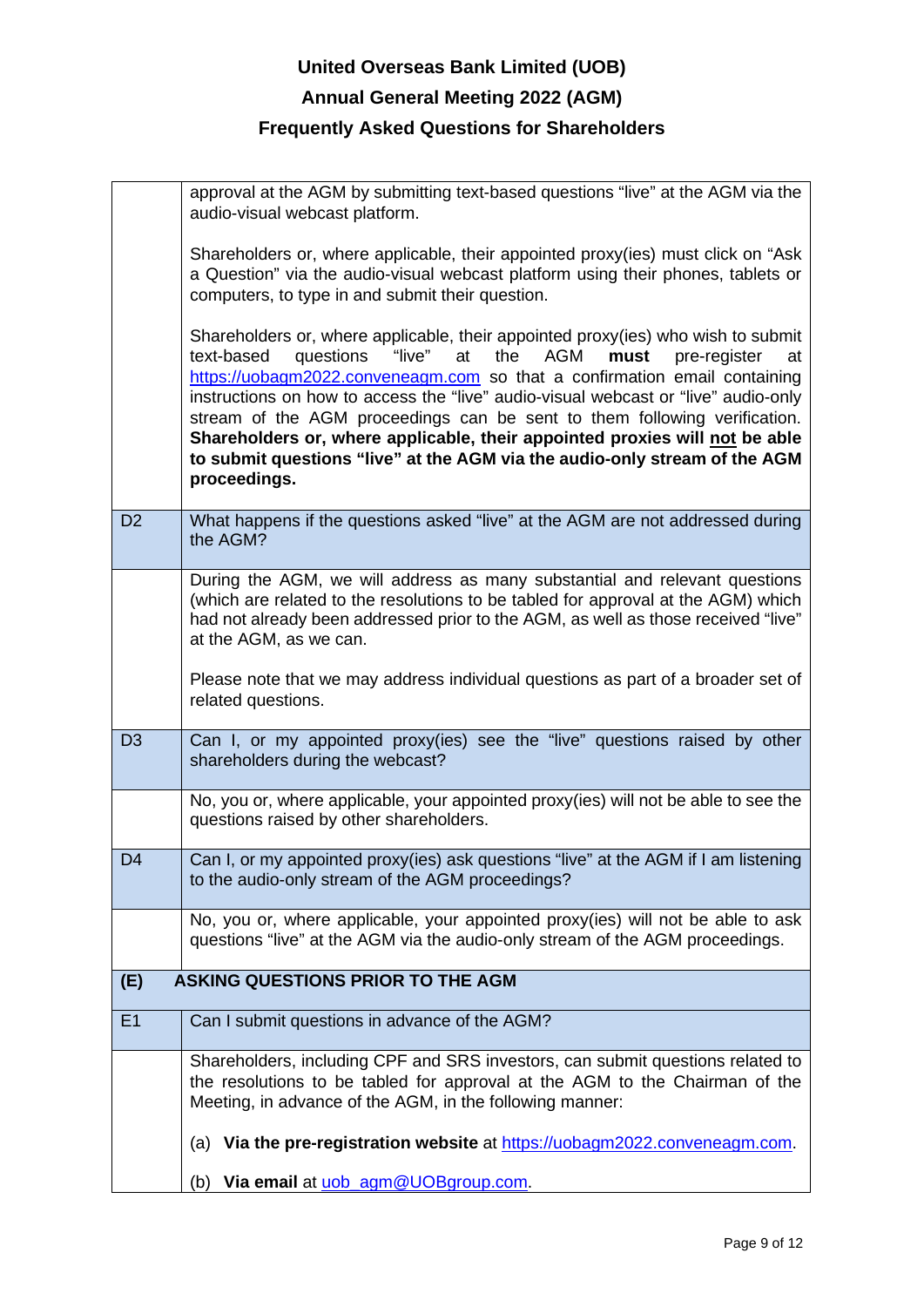## **Annual General Meeting 2022 (AGM)**

#### **Frequently Asked Questions for Shareholders**

 $\mathsf{r}$ 

|                | (c) By post to 80 Raffles Place, $#04-20$ , UOB Plaza 2, Singapore 048624<br>(Attention: The Company Secretary).                                                                                                                                                                                                                                                                                                                                                                                |
|----------------|-------------------------------------------------------------------------------------------------------------------------------------------------------------------------------------------------------------------------------------------------------------------------------------------------------------------------------------------------------------------------------------------------------------------------------------------------------------------------------------------------|
|                | When sending in your questions via email or by post, please provide the following<br>details for our verification of your shareholder status:<br>your full name;<br>your NRIC/passport number<br>$\bullet$<br>your address; and<br>٠<br>the manner in which you hold shares in UOB (e.g., via CDP, CPF, SRS and/or<br>$\bullet$                                                                                                                                                                 |
|                | scrip).<br>All questions submitted in advance of the AGM must reach the Company by<br>5:00pm, 6 April 2022.                                                                                                                                                                                                                                                                                                                                                                                     |
| E2             | Is there a deadline to pre-submit questions for AGM?                                                                                                                                                                                                                                                                                                                                                                                                                                            |
|                | Yes, all questions submitted in advance of the AGM must reach the Company by<br>5:00pm, 6 April 2022.                                                                                                                                                                                                                                                                                                                                                                                           |
| E <sub>3</sub> | Would all my questions be answered?                                                                                                                                                                                                                                                                                                                                                                                                                                                             |
|                | We will endeavour to address substantial and relevant questions (which are<br>related to the resolutions to be tabled for approval at the AGM) received from<br>shareholders in advance of the AGM. Answers to substantial and relevant<br>questions will be published at <b>UOBgroup.com/investor-relations/agm-and-egm</b><br>and at the SGX website by 10 April 2022.                                                                                                                        |
|                | During the AGM, we will address as many substantial and relevant questions<br>which had not already been addressed prior to the AGM, as well as those received<br>"live" at the AGM, as we can.                                                                                                                                                                                                                                                                                                 |
|                | Where questions overlap, we may consolidate such questions and address them<br>by topics. Consequently, not all questions may be individually addressed.                                                                                                                                                                                                                                                                                                                                        |
|                | Please note that questions which are not substantial and relevant to the<br>resolutions to be tabled for approval at the AGM may not be answered.                                                                                                                                                                                                                                                                                                                                               |
| (F)            | <b>ACCESSING THE "LIVE" AGM PROCEEDINGS</b>                                                                                                                                                                                                                                                                                                                                                                                                                                                     |
| F <sub>1</sub> | What do I or my proxy(ies) need to attend the AGM?                                                                                                                                                                                                                                                                                                                                                                                                                                              |
|                | You or, where applicable, your appointed proxy(ies) will need a web browser on<br>your phone, tablet or computer to access the "live" audio-visual webcast of the<br>AGM proceedings, submit text-based questions at the AGM via the audio-visual<br>webcast platform and/or vote "live" at the AGM. Ensure that you or, your appointed<br>proxy(ies) are connected to Wi-Fi as the streaming of the "live" audio-visual<br>webcast of the AGM proceedings will consume a large amount of data. |

 $\overline{\phantom{a}}$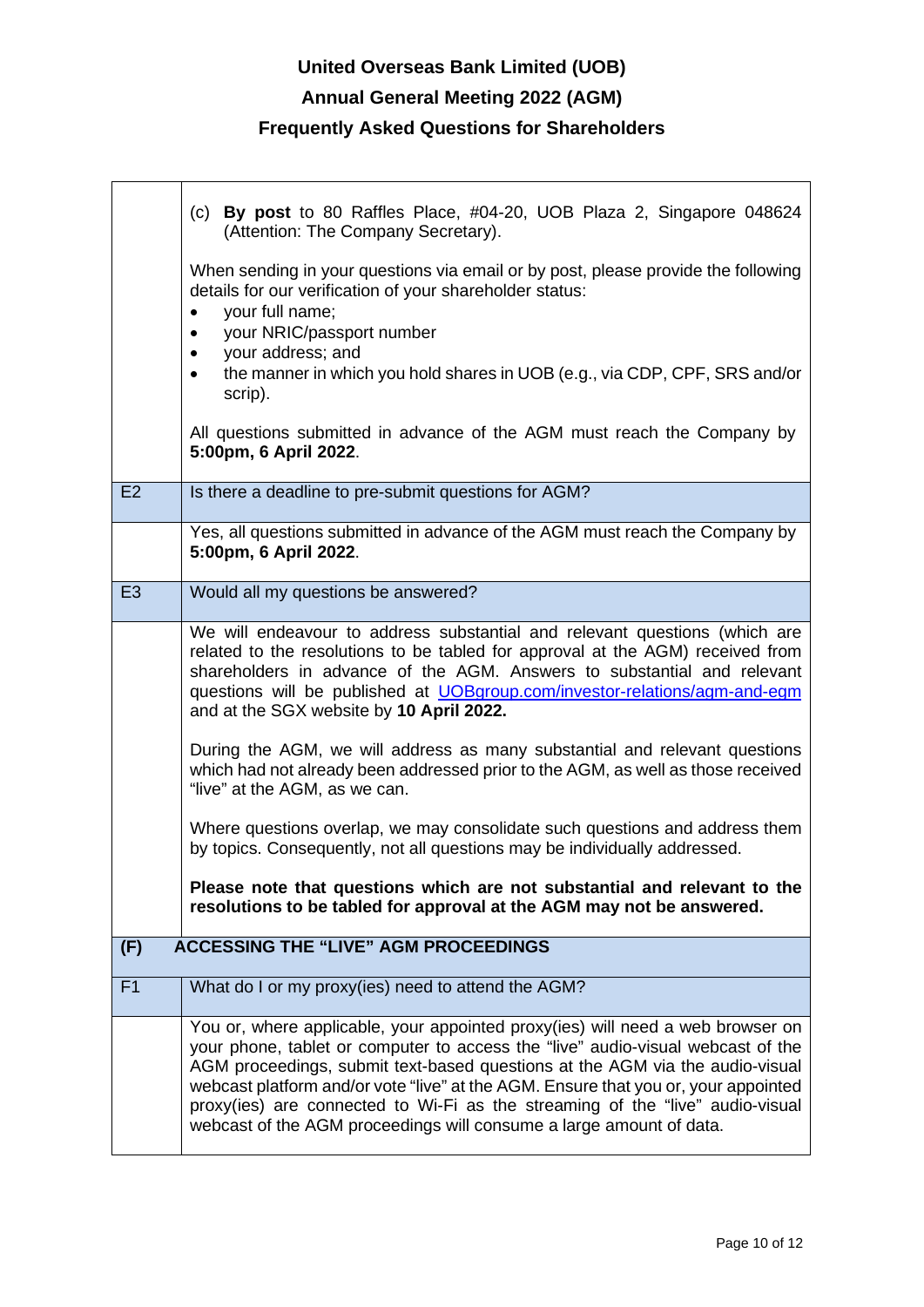## **Annual General Meeting 2022 (AGM)**

|                | You or, where applicable, your appointed proxy(ies) will need a phone to call the<br>toll-free telephone number provided and access the "live" audio-only stream of the<br>AGM proceedings.                                                                                                                           |
|----------------|-----------------------------------------------------------------------------------------------------------------------------------------------------------------------------------------------------------------------------------------------------------------------------------------------------------------------|
|                | You or, where applicable, your appointed proxy(ies) must access the AGM<br>proceedings via the "live" audio-visual webcast in order to submit text-based<br>questions "live" at the AGM and/or vote "live" at the AGM.                                                                                                |
| F <sub>2</sub> | What are the supported browsers?                                                                                                                                                                                                                                                                                      |
|                | To access the "live" audio-visual webcast of the AGM proceedings, you or, where<br>applicable, your appointed proxy(ies) will need the latest versions of Google<br>Chrome, Safari, Microsoft Edge or Firefox. Please ensure that the browser is<br>compatible.                                                       |
|                | Please note that the pre-registration website and live audio-visual webcast<br>are not supported by Internet Explorer.                                                                                                                                                                                                |
| F <sub>3</sub> | Can I or my proxy(ies) log in to test the compatibility of my device to ensure that I<br>can view the presentation on the day of the AGM before 21 April 2022?                                                                                                                                                        |
|                | Yes, to verify the compatibility of your device, click "test page" at the<br>pre-registration website at https://uobagm2022.conveneagm.com and sign in<br>using the account credentials created during the registration. A system<br>compatibility check will be performed.                                           |
|                | If you need any assistance, you may call the Singapore toll-free line at<br>800 852 3335 or email support@conveneagm.com.                                                                                                                                                                                             |
| F <sub>4</sub> | What is the login process for the "live" audio-visual webcast of the AGM<br>proceedings like?                                                                                                                                                                                                                         |
|                | Authenticated shareholders and, where applicable, their appointed proxy(ies) will<br>receive an email by 3:00pm on 20 April 2022 containing an URL for sign in. You<br>can sign in using the account credentials created during pre-registration to access<br>the "live" audio-visual webcast of the AGM proceedings. |
|                | Step 1: Go to the URL provided in the Confirmation Email using the web browser<br>on your phone, tablet or computer. Click "Sign In" at the top right-hand corner of<br>the webpage. Ensure the browser is compatible and is of the latest version.                                                                   |
|                | Step 2: Sign in with your email address (verified during pre-registration) and<br>password (self-created during pre-registration).                                                                                                                                                                                    |
|                | Step 3: After you have signed in, you should see a welcome page with UOB logo<br>and your name should appear on the top right hand corner of the page. The "live"<br>audio-visual webcast will commence at 2:30pm on 21 April 2022. The AGM<br>proceedings will start at 3:00pm.                                      |